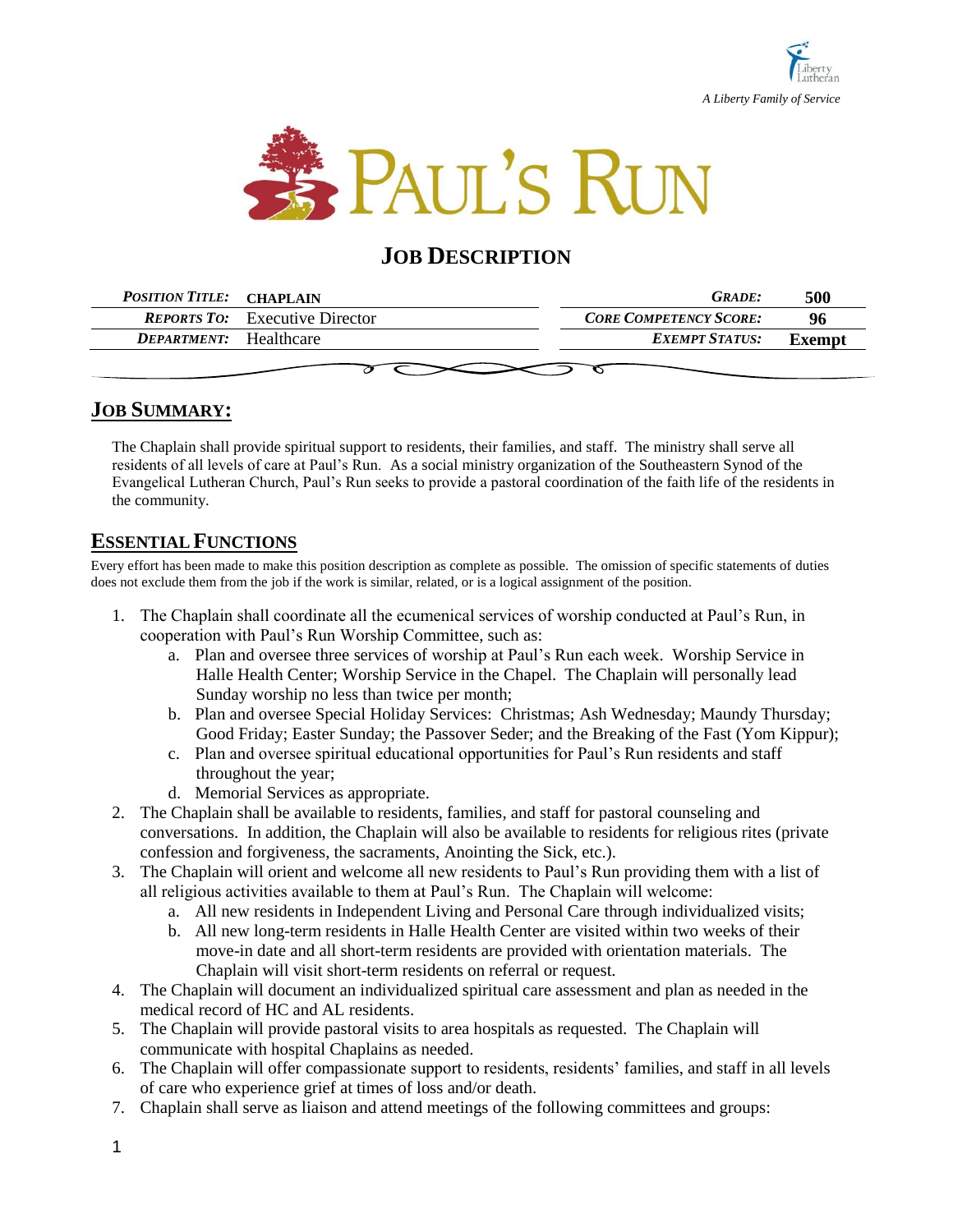- a. Worship Committee;
- b. Resident Councils (IL, PC, HC);
- c. Friends of Paul's Run;
- d. Resident Review Committee;
- e. Care Plan Conferences (as needed);
- f. Subsidy Committee (as needed);
- g. Admission Committee (as needed);
- h. Ethics Committee;
- i. Managers' Meetings.
- 8. The Chaplain shall attend and represent Paul's Run and participate in the following religious activities:
	- a. Northeast Conference of the Southeastern Pennsylvania Synod (as able);
	- b. Local ecumenical clergy group(s) (as able);
	- c. Yearly attendance at Southeastern Pennsylvania Synod Assembly;
	- d. Southeastern Pennsylvania Synod Committee on Specialized Pastoral Care.
- 9. The Chaplain shall administer and oversee volunteers working in programs under the Chaplain's responsibility.
- 10. The Chaplain shall administer and oversee The Chaplain's Fund.
	- a. The monies in this fund are used to support the religious and spiritual life activities of Paul's Run.
	- b. Disbursements from this fund are made under the direction of Paul's Run Worship Committee.
	- c. The Chaplain shall ensure that accurate records of this fund are maintained and such records published regularly to the Worship Committee.
- 11. The Chaplain will also prepare and maintain the chaplaincy program budget.
- 12. The Chaplain will attend and support as appropriate the following events at Paul's Run:
	- a. Monthly birthday dinners;
	- b. New Resident's Reception;
	- c. Annual Meeting of the Friends of Paul's Run;
	- d. Twice yearly performance of Paul's Run Chorus;
	- e. Hospitality & Staff Events (as scheduled).
- 13. Serve on various committees and/or teams as requested.
- 14. Participate in job and facility related training as appropriate.
- 15. Adhere to organization Policies and Procedures.
- 16. Demonstrate a commitment to Quality Improvement.
- 17. Adhere to Corporate Compliance Policies & Procedures.
- 18. Other duties assigned as related to essential functions of this position.

#### **RESPONSIBILITIES:**

**A. Responsibility for the Work of Others:** This section indicates the nature and type of responsibility for the work of others, including positions affected.

The Chaplain's work directly affects:

IL Activities, Dining Services, Housekeeping, Therapeutic Recreation in PC and HC.

- **B.** Budgetary Responsibility: This section outlines the budgetary impact including amount(s) affected by category (revenues, expenses, personnel costs, etc.) and the nature of the impact (how the position affects those amounts). Provide information that aids in understanding the extent of the position's impact on the organization.
	- Responsible for expenses in budge: Contracted Services, Organist, Supply Clergy, Speakers
	- Chaplain's responsibility to budget include Supplies for Chaplaincy and Chaplain's Fund that do not exceed

\$20,000 annually.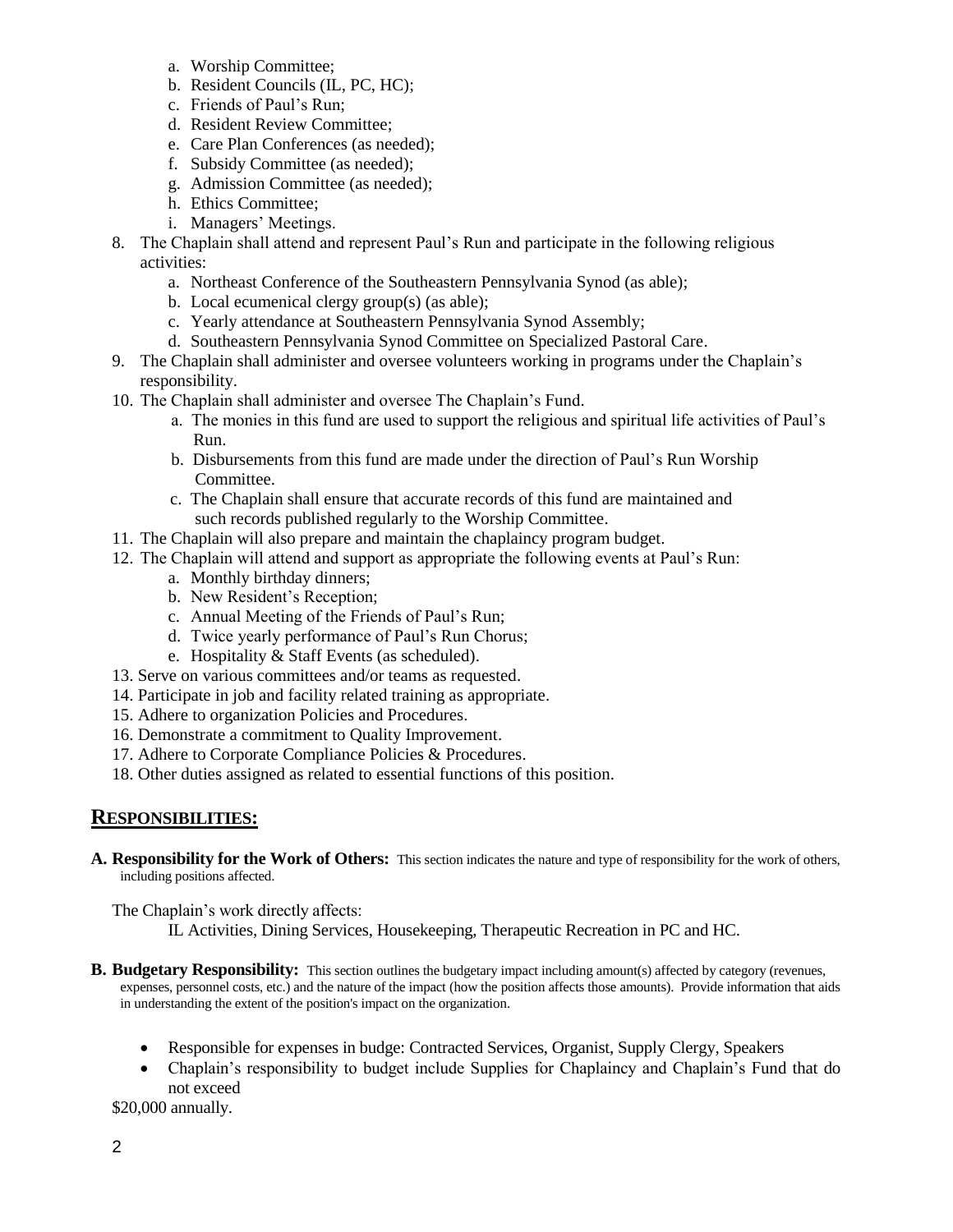### **MINIMUM QUALIFICATIONS:**

#### EDUCATION AND EXPERIENCE

- 1. Two (2) years' experience as a Chaplain or clergy member.
- 2. The Chaplain shall be endorsed by the Evangelical Lutheran Church in America as a Chaplain or be in process for same.
- 3. The Chaplain shall be a member of or seek membership in the Association of Professional Chaplains (A.P.C.).
- 4. The Chaplain shall have experience in or education for Long Term Pastoral Care Ministry, having completed at least one unit of Clinical Pastoral Education (C.P.E), or be enrolled therein.
- 5. The Chaplain must be a rostered member in good standing of his/her denomination, having served at least three years in pastoral ministry, preferably in a Long Term Pastoral Care setting.

#### SKILLS AND ABILITIES

- 1. Ability to work as a team player, one who enjoys working with older adults, self-motivated and mature.
- 2. Demonstrate an interest in issues relating to spirituality, especially in the context of a long term care setting.
- 3. Ability to perform functions as itemized in physical and environmental requirements of the job as attached.
- 4. Ability to achieve the performance objectives delineated in the Liberty Lutheran Services' ten core competencies for this position:
	- Caring and Compassion
	- $\triangleleft$  Communication/Listening
	- $\div$  Financial Responsibility
	- Customer Service
	- $\triangleleft$  Integrity and Trust
	- Job Skills and Functional Knowledge
	- Leadership
	- Outcome Orientation
	- Emotional Intelligence
	- ❖ Team Orientation

### **STATEMENT OF UNDERSTANDING:**

*I have read the above job description and fully understand that the requirements set forth therein have been determined to be essential to this position. I hereby accept the position and agree to abide by the requirements set forth in this job description in a safe manner and in accordance with established procedures and will perform all duties and responsibilities to the best of my ability. I further understand that the duties listed above may change at any time, either verbally or in writing, according to the needs of the Facility. I understand that I may be required to work weekends, holidays, and may be temporarily assigned to other positions as needed.*

*\_\_\_\_\_\_\_\_\_\_\_\_\_\_\_\_\_\_\_\_\_\_\_\_\_\_\_\_\_\_\_\_\_\_\_\_\_\_\_\_\_\_\_\_\_\_\_\_ \_\_\_\_\_\_\_\_\_\_\_\_\_\_\_\_\_\_\_\_\_\_\_\_\_\_\_\_*

*Incumbent Date*